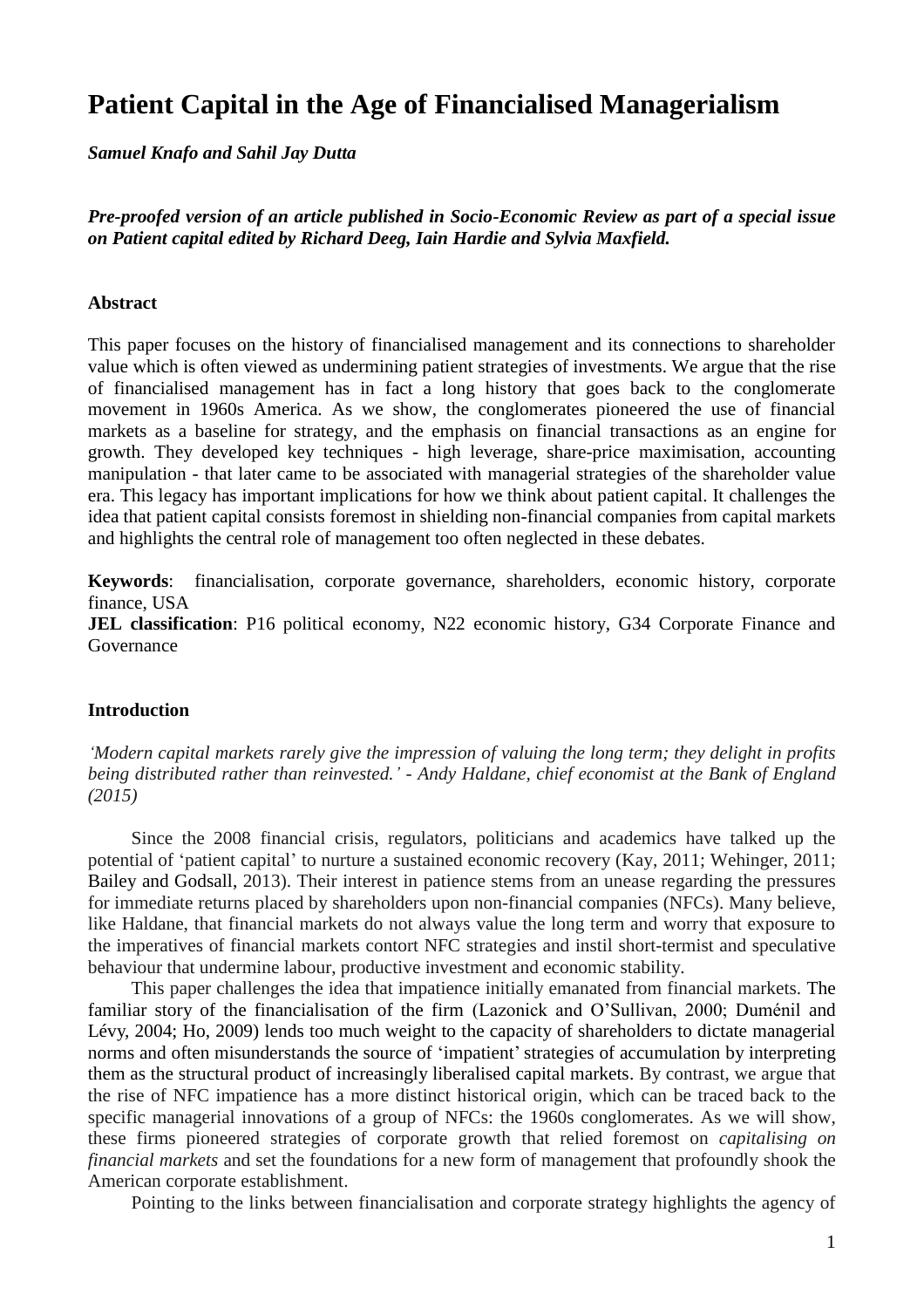managerial teams using financial markets as engines of corporate growth and empowerment. This is important for as Deeg and Hardie point out, the common emphasis on protecting NFC managers from volatile equity markets risks 'pushing the analysis of what patient capital is too far in the direction of a focus on managerial autonomy from shareholders' (2016, this issue). Tracing the pivotal role of managers in the financialisation of the firm leads us to emphasise the need to cast patient capital more explicitly as a social relation. For in an age of abundant credit, the issue of patient capital cannot be, and was not initially, posed simply as a concern regarding lenders or impatient shareholders/owners. What managers did with their capital has often proven more significant. In fact, we argue that the problem of impatience stems more from the resources capital markets provide corporations, than it does from an actual 'lack of patient capital'.

In making this argument, we focus on the early financialisation of the firm from the late 1960s up to the mid 1980s by contrast to a literature that usually takes the late 1980s-1990s 'shareholder era' as a baseline for discussions about short-termism and patient capital (Soener, 2015; Van der Zwan, 2014). However, we do not provide here a 'history' of the financialisation of the firm. Rather this is an exercise in conceptualisation. It builds on a well-established history to make a case for re-thinking the problem of patient capital. By revisiting historical literatures that are too often neglected in debates on patient capital, we seek to re-align our understanding of the 'problem of impatience' with established facts which, if taken into account, profoundly change how we conceptualise patient capital and the broader context of the financialisation of NFCs. In that respect, this is an exercise in theorisation, a practice of radical historicism aimed at re-calibrating our conceptual framework (Knafo, 2013).

We undertake this work of conceptualisation in four steps. First, we discuss the literature on patient capital with an emphasis on the early context of its emergence to outline what is distinctive about the way it casts the relationship between finance and production. As we show, this concept largely took form in the 1980s as part of a response of the corporate establishment to the challenges set by financialised managerial teams that leveraged their operations through financial markets to rapidly capture other firms. The result was a concept of patient capital that placed the emphasis on the time horizon of investors, who were seen to be complicit in this process, rather than the more traditional concerns with financial support or industrial leadership, which had animated previous discussions about the role of finance in production. The second section focuses on the origins of the financialisation of the firm to trace the corporate strategies that gave rise to the debate on patient capital in the 1980s. While much of the comparative political economy literature reads the problem of short termism as a diffuse institutional or cultural problem, pointing to various factors which inflect the time horizon of managers and which are taken as representative of a broader structural context (Laverty, 1996, Jackson and Petraki, 2011), we view it as a socio historical problem with a distinct lineage that must be traced to grasp the specificity of its corporate practices and the politics to which it gave rise. As we argue, it was the development of a new style of management geared towards taking positions on financial markets in order to capitalise on them which marks the real breakthrough. Having emphasised the managerial origins of impatience, the third section looks at the ways in which financiers became involved in financialised management and the pivotal role of investment banks in pushing financialised management to a new level. Finally, the last section reassesses the role of shareholders in this transformation. We argue that the early financialisation of NFCs suggests that it was shareholders who were later brought into line with this new type of financialised management, rather than the other way round. This will lead us to conclude that the problem of impatience is fundamentally a managerial problem which is connected to the opportunities financial markets provide *for corporate strategy*.

#### **1. The origins of patient capital**

The term 'patient capital' was barely used until it found political salience in 1980s America. When it first emerged patient capital referred to a much broader set of issues than NFC exposure to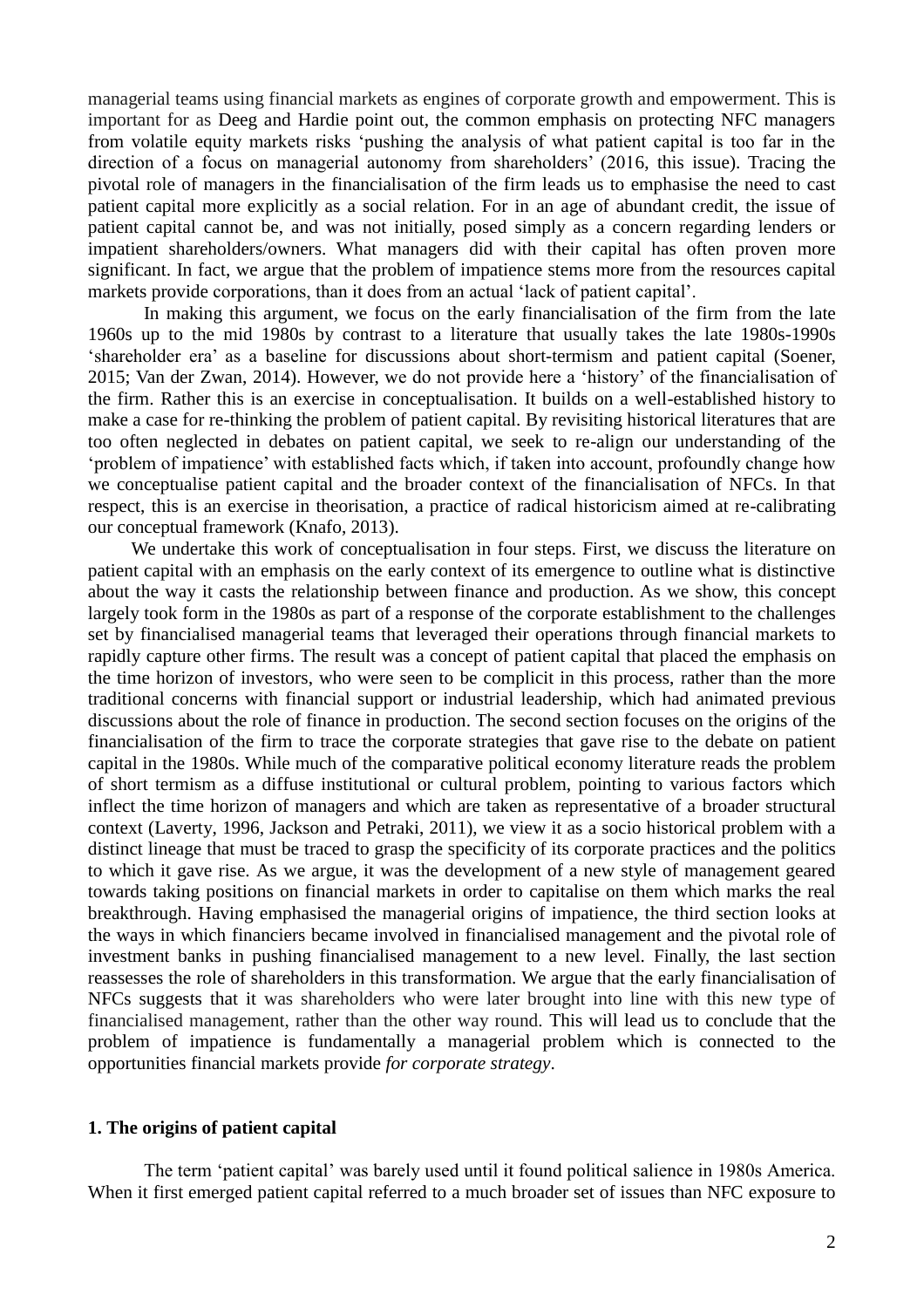financial markets. It was first debated in 1983 when Democrat congressman Stan Lundine sponsored the creation of a National Industrial Development Bank. The bank, he said, would reward 'an industry that takes high risks and invests in productive capacity' with 'capital on better terms so called "patient capital"' (1983, p. 20). At the time, policymakers and industrialists in America were especially worried about international competition from Japan and there was interest in reviving the New Deal idea of a national development bank. Introducing his proposed legislation, Lundine wrote: 'In today's context we are simply not able to generate the kind of "patient capital" needed to foster innovative, new, and emerging enterprises' (ibid*.*). This concern was a continuation of Lundine's interest in the institutions of trust-based capitalism. Before entering Congress Lundine had found recognition as a progressive Mayor of Jamestown, New York, trying to develop Germanstyle labour/management councils. He hoped that through a national development bank, financiers would take responsibility to 'lead' industry and finance the upscaling of America's industrial base with the support of the state if necessary.

That same year John Zysman published *Government, Markets and Growth* which became the touchstone for much of the academic work on comparative finance (1983). He was originally interested in the possibilities for building state capacity for exerting 'industrial leadership': the ability to 'consciously influence and guide the pattern of investment, competition, and exchange between sectors or the industrial organization of particular industries' (Zysman, 1977, p. 848). It was clear to Zysman that power was the issue at stake when it came to patient investment. More than simply lending money on a long-term horizon, Zysman was concerned with disciplining corporate management into adopting such strategies. This was a task he felt American market finance was ill equipped to carry out, not because it would expose NFCs to an irresistible volatility, but because the 'decentralised financial system, with a strong securities market, contributed to a concentration of power and decision making in the corporation itself' (Zysman, 1983, p. 269). Focussing on the state and the necessity of leadership, Zysman argued that the lack of patient capital meant that America was missing an agent capable of forcing NFCs into the kind of longterm strategies that would allow them to compete globally.

But 1983 was also a big turning point for corporate governance with the beginning of what Martin Lipton, the famous corporate lawyer, would later describe derogatively' as a wave of 'bust up takeovers' (Bruck, 1989: 209). Fuelled by the explosion of leveraged buyouts (LBOs) from that year onwards, the mid 1980s would witness the arrival of new 'takeover entrepreneurs' who rocked corporate America. It was an assault that rapidly altered the significance of the term patient capital away from that found in the interventions of Lundine and Zysman. As the corporate establishment mobilised to lobby for legislation restricting takeovers, the business press took hold of the idea that patient capital was needed to meet the competitive pressures of Japan but quickly assigned new political valences to it, bringing it close to what we now associate with the term.

The concern with disciplining management was quickly displaced in favour of an emphasis on the importance of investor support as financial markets were now identified as driving impatience. In this context, patience no longer meant coordinated competition and industrial leadership, as in the classic discussions of industrialisation (Gerschenkron, 1962) which had informed the work of Zysman. It became increasingly a matter of protecting the industrial base from rapacious investors cashing in on the hard-earned assets of corporations. As corporate managers were simply taken by the speed with which the raiders were moving, a premium was placed on time as they struggled to find ways to slow down and temper volatile investors caught in the movement. Donald Frey, a former Ford executive, thus wrote in Fortune magazine in 1986 that the US 'needed patient investors' to compete with the MITI-system Japanese car manufacturers. It was a similar point that Elmer Johnson, a former manager at General Motors, articulated in the pages of the Harvard Business Review pointing to the emergence of professional investors who mobilised with devastating consequences through the LBO boom and made financial market imperatives articulated through the threat of 'exit' too powerful and too blunt. As a result 'managers ha<sup>[d]</sup> little choice but to sub-ordinate long-term goals to an all-out effort to report record earnings for each new quarter and adopt effective antitakeover measures: poison pills, ingenious charter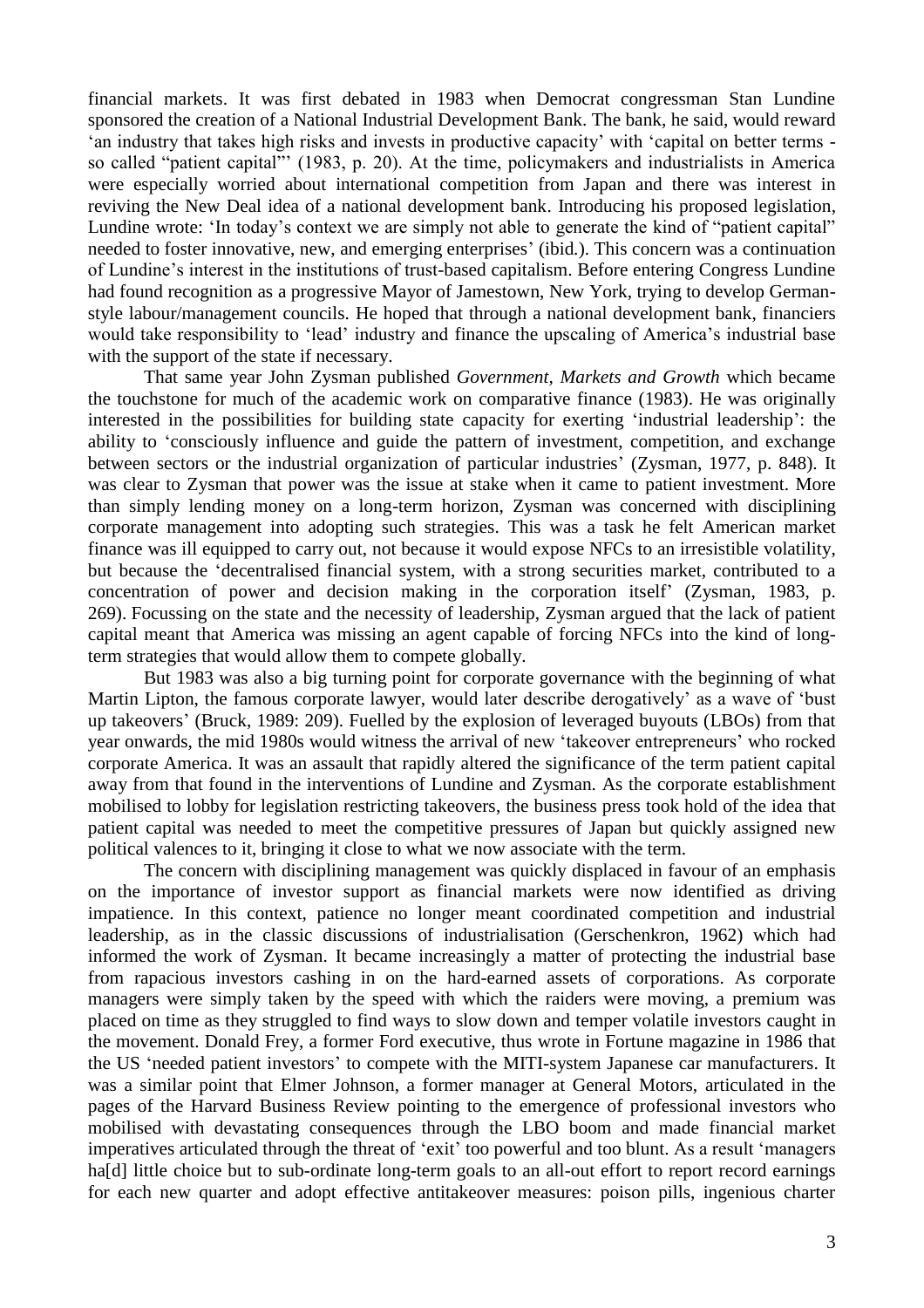provisions, and leveraging the balance sheet' (Johnson 1990, p. 52). While the business press thus argued that 'finance' did have in fact the 'financial power' which Zysman had said was missing, it was no portent for industrial leadership. From this perspective, it had become a destructive force imposing its own short term agenda.

Concerns with short termism have since been repeatedly employed to articulate managerial interests in relation to shareholders. Regulators and the press have generally followed this script. As Roe points out, 'over the years, the chairs of the Securities and Exchange Commission, Congress, business analysts, and the business media have regularly excoriated trading markets as perniciously shortening corporate time horizons' and used this critique to justify 'corporate law rules insulating boards from markets' (2013, p. 979). This has led to a sustained campaign to remind institutional funds in particular of the need for them to commit to long term investments (Aspen Institute, 2009).

Despite its political saliency, however, the term patient capital did not really enter the academic lexicon until the 1990s, and flourished only after the 2008 financial crisis. By that point, the framing of the question of patient capital had been largely etched along the lines set by the business press. It was a narrative which continued to place the blame primarily on shareholders for setting the terms of management, even if managers were also criticised for giving in too easily to these imperatives in order to maximise their own personal rewards (Aspara et al. 2014). As Jackson and Petraki note, underpinning this view was the assumption that impatience was counterproductive from the perspective of the firm (2011, p. 201), with shareholders and managers seen to be depleting the resources of corporations. This explains why the literature was prone to emphasise rent seeking behaviour, rather than corporate strategy. It was a perverse outcome that scholars were often tempted to pin down on structural constraints set by the liberalisation of capital markets. As a result, many came to equate the erosion of patience with growing market imperatives, or more specifically with the exposure of corporations to capital markets (Horn, 2011, p. 39).

It is our contention that this reading does not square well with the history of American corporate governance. It is widely recognised that the development of increasingly liquid capital markets in the 1920s and 1960s empowered managers in the US, rather than undermined them. The ability of corporations to raise large levels of debts and the new channels opened for segments of the economy previously barred from capital markets (e.g. with junk bonds) suggest that market finance does not necessarily constrain management but also provides new opportunities. In other words, it does not impact management in any linear or structural way. For this reason, we move away from a structural account that focuses on the pressures of capital markets and turn to the agency of NFC managers to provide a different perspective on the problem of impatience.

#### **2. The rise of financialised management**

In the *Transformation of Corporate Control*, Neil Fligstein (1990) makes a strong case for examining the early roots of the financialisation of NFCs in the late 1950s and 1960s. Of particular importance were the so-called conglomerates, which emerged during this period. The term refers to an assortment of firms mostly built by outsiders with little previous corporate experience and limited ties to the corporate establishment (Sobel, 1984). Their rise took place as part of a broader movement of American corporations towards diversification, but what marked them out was the way in which they pursued diversification through financial means. Its leading pioneers, firms such as ITT, LTV, Litton and Gulf & Western, managed to grow at a very rapid pace on the basis of sustained acquisitions and financial dealings (Berg, 1969, p. 113). As Fligstein points out, many of the practices of corporate reorganisation which later became associated with financialisation (aggressive mergers, divestitures, LBOs, leveraging, stock repurchasing) were developed and perfected during this period as these firms innovated in order to sustain and expand their operations (Fligstein and Markovitz, 1993, p. 193).

While Fligstein flags the pioneering role of the conglomerates, however, he conceptualises their activities through the lens of his financial concept of control, an underspecified notion which characterises this shift to finance in very general terms as a move towards a practice of management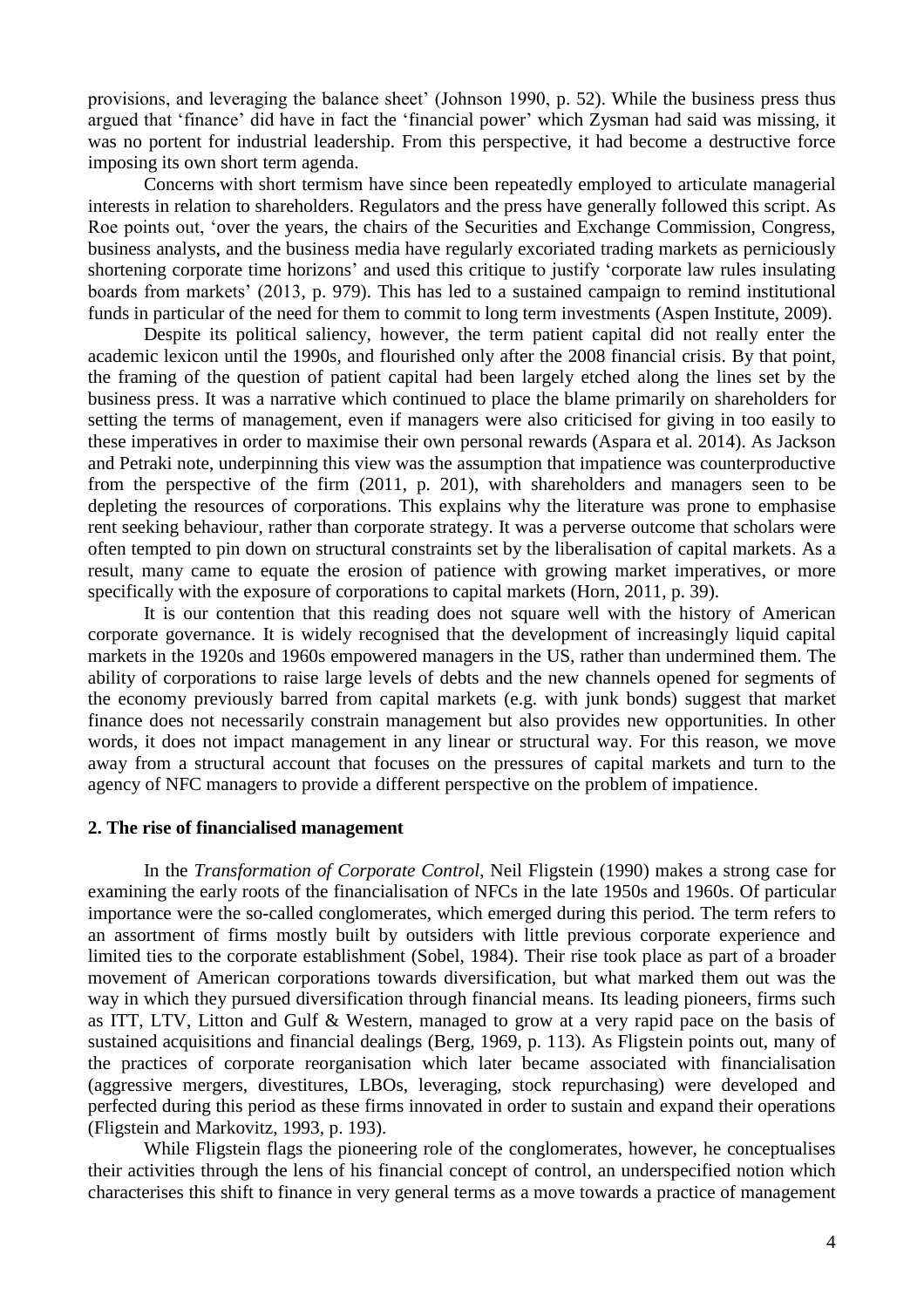based on financial considerations and expertise. According to this view, the corporation was reconceptualised as a portfolio of assets with corporate managers willing to buy and sell their way in and out of product lines depending on their respective performance. But this view leads Fligstein to emphasise operational matters rather than the forays on capital markets which are mostly treated as incidental to portfolio management. It is no coincidence then if he barely discusses capital markets in his analysis of the financial concept of control and ventures only few lines about the financial expedients of conglomerates (Fligstein, 1990, pp. 226-258).

By contrast, we propose the notion of financialised management to mark out the way conglomerates pioneered strategies predicated on systematically capitalising on financial markets. What marked out financialised management was not simply the outlook of managers imposing a financial bottom line on the multidivisional firm, but a focus on using capital markets as *engines* of corporate growth. The strategic orientation of conglomerates became increasingly focused on generating profits through financial transactions, rather than improved operational management (Hyman, 2012, p. 198). The most financialised conglomerates succeeded for a while in feeding off a virtuous cycle by turning their performances on financial markets (e.g. high share prices) into tangible resources they could use to take new positions on these markets. As they became more active on capital markets in the process of conducting mergers, they increasingly used those markets as means for empowerment. Having come more or less 'out of nowhere' as Sobel points out, they compensated for their limitations by systematically tapping financial market. This is why, contra Fligstein who insists on the continuity between the conglomerates and the rest of the corporate establishment, we emphasise their contrasting practices. As Goolrick notes, many commented at the time on the threat these conglomerates represented for establishment-type companies (1978, pp. 78-79). As it would later be the case, this crystallised a vital political fault line which played a central role in the financialisation of the firm.

The shift to financialised management comprised a series of transformations that would have a lasting impact on the corporate landscape:

**a) Acquisitions:** Acquisitions were the pivotal component of financialised management. Some of the conglomerates joined the ranks of the biggest industrial concerns in America through such acquisitions. Most of the big conglomerates made each more than fifty acquisitions in the decade leading up to 1968 (Berg, 1969, p. 113); acquisitions which were usually made more with an eye to financial markets than their productive synergies. Conglomerates did not have a particularly good track record in terms of production or entrepreneurial acumen in creating synergies among the various firms and divisions they owned. Rather they presented themselves as risk managers who were more efficient than traditional corporations because of their focus on investing capital 'wherever it worked most efficiently' (Hyman, 2012, p. 199). According to Norman Berg's estimates, their management structures were often very thin, amounting at times to about a tenth of the managerial structures of more established firms of the same size (Berg, 1969, p. 114). Some conglomerators saw themselves as 'managers of managers' and most were focused on finding ways to motivate managers of their divisions, sometimes through the issue of stock options. They were known for their limited commitment to Research and Development and their casual approach to organisational matters, at least from the perspective of creating effective internal synergies. In short, their success was usually predicated more on financial dealings than internal operations.

Their acquisitions were usually aimed at increasing the cash inflow, often at the cost of long-term liabilities. In this respect, financialised management should not be conflated with the portfolio approach, commonly associated with the corporate world of the 1970s and often used as baseline for thinking about the early financialisation of the firm (see Zorn et al, 2004). Portfolio management was born out of the strategic revolution in management consulting that occurred in the 1960s and which focused on the performance of divisions which were here treated as assets. While the focus was set on the financial bottom line, the key vectors to determine the potential value of a firm's assets (or divisions) were defined in terms of economies of scale and market shares (Kiechel III, 2010). By contrast, financialised management treated assets in financial terms based on market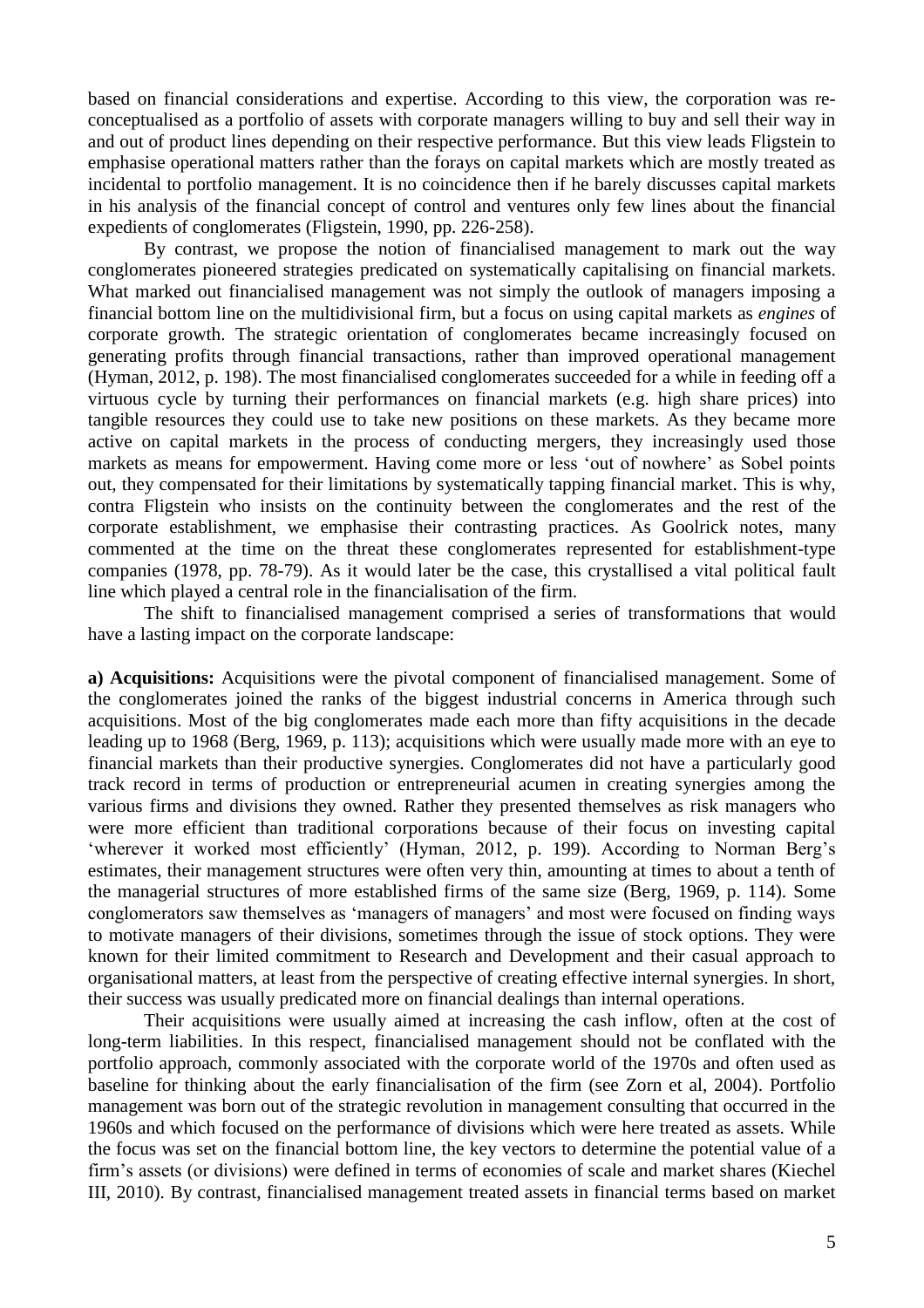value (not simply according to financial indicators concerned with the performance of these divisions). These assets were to be sold or restructured so as to produce value in the form of better share prices or increased cash flow. The objective was often the capture of assets through the stock market (cash reserves, commodity inventories for example in oil, or divisions/subsidiaries to be sold) rather than operational considerations. For example, conglomerates became interested in insurance companies (and banks) towards the last years of the 1960s so as to get their hands on liquidities they could re-invest to finance their other operations, not because insurance was an up and coming product line (Brooks, 1973).

Their ability to capitalise on stock markets was often vital to the conglomerates' rapid growth as they parlayed mergers into rising share prices to further tap financial markets for capital. This explains that already in the 1960s, conglomerates put much effort into appearing attractive to shareholders long before the turn to shareholder value in the 1980s. One of the most successful in this respect was Litton industry. Its manager, Charles Thornton, pursued the acquisition of high profile firms in new technology sectors (though he himself did little to foster R&D) (Sobel, 1984). These enabled him to build a plausible rational for diversified acquisitions which would sit well with Wall Street. Thornton's ability to play up to Wall Street through projecting promising technologies meant that he was able to maintain a high share price even when Litton ventured beyond electronics in the late 1950s, and began to purchase bigger but often struggling firms that it failed to prop up. Litton's results, in terms of earnings, were increasingly disappointing but this did not undermine its ability to further tap financial markets. It was thus able to sustain the pace of acquisitions through the 1960s partly through the momentum of the stock market.

This focus on acquisitions helps explain why the conglomerates came to dominate the wave of takeovers in the late 1960s, accounting for about 80% of mergers according to the Federal Trade Commission board (in Gaughan, 2011, p. 44). Firms such as ITT and Gulf and Western captured more than twenty firms each in 1968 alone (Sobel, 1984, p. 118). Gulf Western went, in fact, a step further as it repeatedly profited from failed acquisitions when the rise in the price of the shares it targeted allowed the firm to sell back a minority position initially acquired at a lower price for great profits. A 'failed' bid for the much larger Sinclair Oil in 1968, for example, netted a \$24.2 million profit (Sobel, 1984: 119). It was the type of practice which would contribute to the antagonism directed against the conglomerates.

**b) Financialised restructuring:** The idea that the nominal value of a company was often lower than the potential value of its components was central to much of the restructuring conducted under financialised management. Divestments of divisions and subsidiaries became a key means for financing further deals, with conglomerates often being reorganised with an eye to further capitalise on financial markets. This could mean pursuing policies that would be well-received on the stock market, but also strategies to multiply the channels by which one could tap financial markets. The use of subsidiaries which could issue their own shares or debt was particularly important in this respect as it would also be in the 1980s (Prechel 1997; Kreier 2005, p. 8).

Perhaps the most spectacular case of a financialised conglomerate was LTV, which managed to vault from the 204th to the 14th largest industrial concern in the US between 1965 and 1969 purely on the back of its ruthless deal-making (Sobel, 1984, p. 78). Its manager, James Ling, became renowned for his ability to use the momentum imparted by capital markets in order to capture firms. Ling was a pioneer in using debt-financed acquisitions that foreshadowed LBOs, and share buybacks to bolster the position of LTV on financial markets. For Ling, going public by creating new subsidiaries became a means not only to raise money but also a strategy for making his collection of assets visible on capital markets so as to create enthusiasm and find new ways to capitalise on financial markets. He preyed particularly on complex multidivisional firms which offered great opportunities for selling assets or reorganising them so as to increase leverage and exposure on financial markets (Sobel, 1984, p. 93).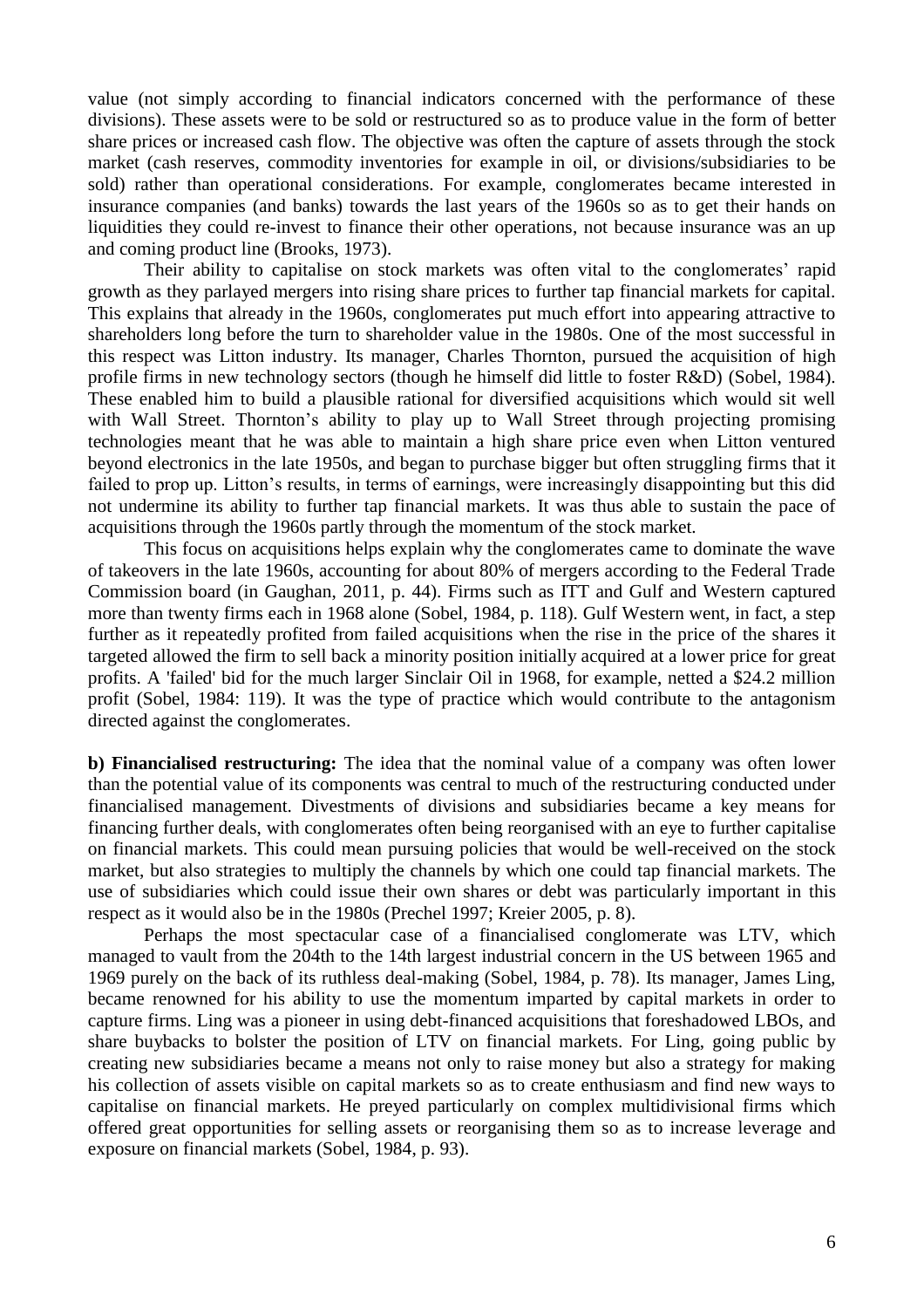**c) Leveraging:** This financialised management came to be marked by the extent to which conglomerates became leveraged. For while their success may have hinged on their continued ability to capitalise on the stock market, it was the muscle provided by debt financing which would be vital to their success. Indeed, the ability to avoid diluting Earning per Shares (EPS) and corporate control meant that considerable resources went into stock repurchases or creative forms of debt/equity hybrids (Greiman, 1970, p. 712). The result was a strong reliance on bonds with warrants attached to them which would provide the option for investors to potentially benefit from rising share price but without unduly diluting EPS by limiting the initial issue of shares. As it would regularly be the case during the shareholder era of the 1990s, activities in the market for corporate control may have fuelled a spectacular growth of the stock market, but the striking feature of corporate finance was the heavy reliance on debt. Hence, during the height of the conglomerate era (1965-1970), the overall corporate debt to equity ratio grew from 0.48 to 0.72 (Lazonick and O'Sullivan, 1997, p. 17). Financialised conglomerates thus learned to live with great debt ratios as financial considerations to do with balancing out cash flows took a primacy over other operational matters.

Particularly important to this era was the emergence of the cash tender offer, by which a willing acquirer would make a public offer to buy shares with cash. It was a more decisive way to gain control than past strategies, which revolved around proxy fights or share swaps, but they required much more capital (Armour and Cheffins, 2014). By 1965, 70 per cent of all bids were made through cash tenders (Baskin & Miranti, 1997, p. 286) and managing such a feat required growing capacities to raise money in the form of debt. The ability to leverage was not only reflected by the rapid increases in the size of the target for acquisitions, but more importantly by the fact that it became common to see smaller firms capture larger targets, something almost unheard of in earlier waves of mergers and acquisitions (Gaughan, 2011, p. 44) and a direct reason again for why financialised management was perceived as a direct threat to the corporate establishment.

**d) Accounting manipulations:** As the gains from financial dealings became increasingly attractive, financial considerations took a life of their own with executives prioritising them over more traditional concerns with productivity and organisational synergies (Zorn, 2004). In doing so, rapid growth became hard-wired into financial operations, which meant that financialised management required the continual development of new capacities for capitalising on financial markets, even if these proved difficult to sustain, as was often the case. This led to the desperate efforts by conglomerate managers to continue riding speculative waves on financial markets, which often generated distinct imperatives of their own. Executives often felt compelled to focus increasingly on financial dealings, simply to maintain the thrust imparted by their financial practices of management. Acquisitions grew dramatically in size and frequency. As expectations on financial markets were set and financial commitments made, especially in the form of growing debt burdens, executives had little choice but to further the process of financialisation and seek new ways to capitalise further on capital markets.

This may help explain why financialised management seemed so often to entail accounting manipulations. Systematic manipulations were a recurrent theme in the late 1960s, much as they would be later in the 1990s. This was not simply a symptom of corporate greed but was tied to the changing nature of managerial strategies. For navigating financial markets came to depend increasingly on the ways in which a firm could represent itself on capital markets. The conglomerates placed great emphasis on wooing shareholders and pushing up share values through manipulating figures such as EPS. In doing so, conglomerates often looked for firms with lower price-to-earnings ratios, so that the very act of combining with these firms would increase their EPS. Teledyne, for example, was repeatedly able to post annual increases in EPS of 90%, solely through mergers that gave the impression of efficient management, without actually making concrete changes to the actual operations of the divisions (Madrick, 1987, p. 64). To sustain this momentum, conglomerates also relied heavily on the accounting method of pooling, rather than what was seen by regulators as the more logical purchasing method. This method inflated earnings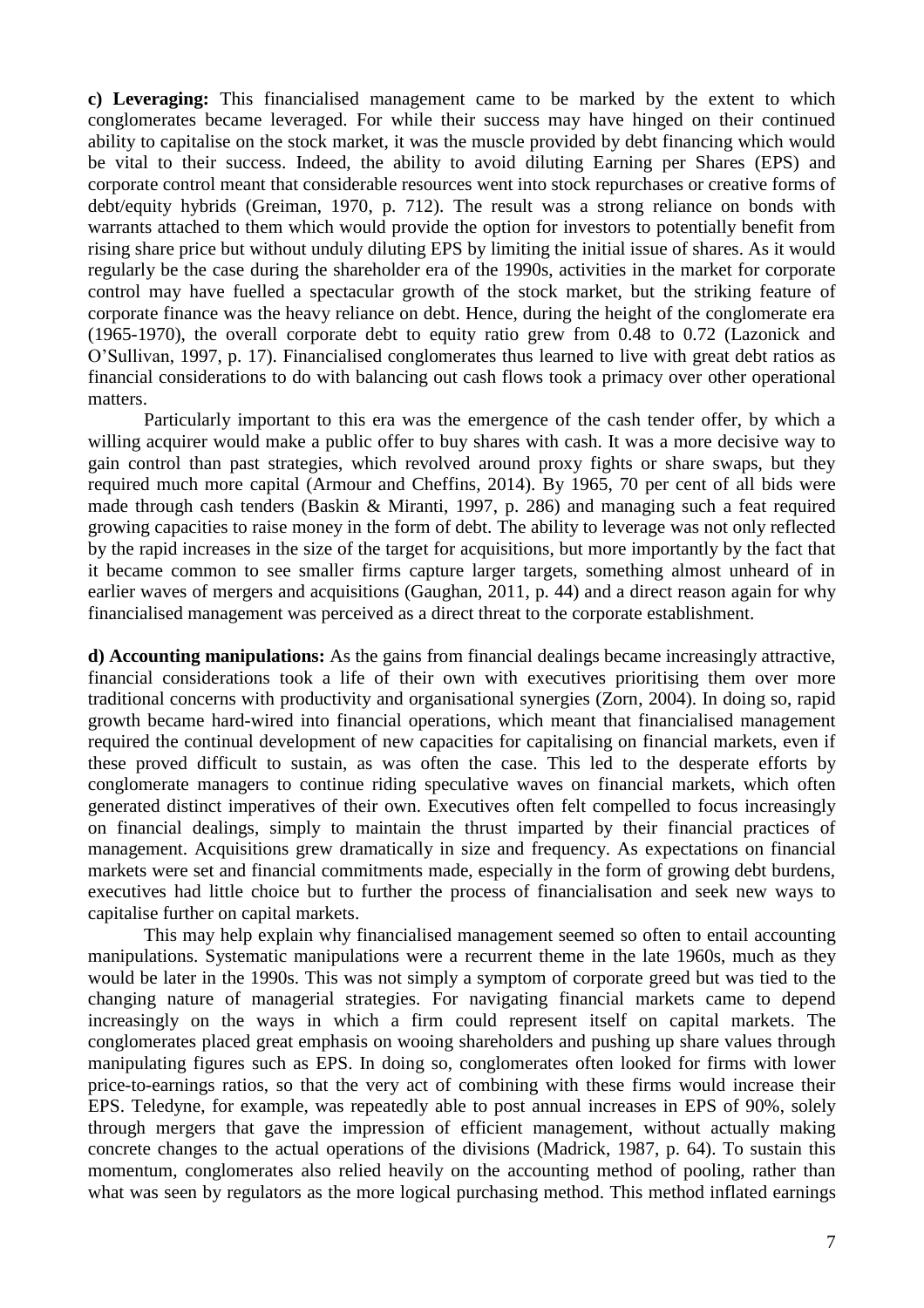by registering only the cost of a merger in the form of the market value of the assets of a firm, which was often lower than the actual price paid for when initially acquired (Grieman, 1970). As a result, once more, earnings were systematically inflated in ways which did not reflect the financial commitments made. But this also involved exploiting new opportunities that were offered by the process of acquisition itself either for manipulating accounting through write-offs and deferred costs or exploiting tax reductions and loopholes (Briloff, 1970).

These four features would become characteristic of a new form of management that profoundly rocked the corporate establishment. That something radically new was afoot, was clearly appreciated by regulators who saw these activities as significant threat and their concerns prefigured those about patient capital which took form a decade later. Regulators, often supported by key figures of the financial and corporate establishment, bemoaned what they saw as a strategy of smoke and mirrors that was designed to quickly cash in through financial dealings at the expense of proper investments in real growth (Hyman, 2012: 201). The Federal Trade Commission and the SEC in the late 1960s became antagonistic to what they saw as the conglomerates' overemphasis on financial indicators as the baseline to assess return on investment, and the way conglomerates systematically relied on financial markets to leverage their corporate activities. This view was echoed by a congressional subcommittee which concluded, in its 1970 report on the biggest conglomerates (LTV, G&W, ITT, Litton, and National General), that 'financial considerations and not productivity goals were dominant motivating forces in the postwar merger movement' (in Raw, 1977, p. 225). This accounts for why Nixon's administration, seen to be close to the corporate establishment, would in fact seek to clamp down on the practices of conglomerates.

Although the history of the conglomerates has been well-established and their financial orientation partly recognised, they continue to be mostly ignored in discussions of financialisation of the corporations. The literature on shareholder value or on short-termism never mentions these conglomerates, nor do these firms register in debates about patient capital. The reason is largely that the collapse of financial markets in the early 1970s, and the downturn of the stock market that began in 1969, proved disastrous for the conglomerates and their style of management. It took away the very motor that propelled them, and thus led to their decline. Yet this counterargument fails to recognise the important connections developed between the conglomerates and the financial world. These would play a vital role in carrying over the innovations of the conglomerates and pushing their brand of financialised management to a new level in the 1980s.

#### **3. Wall Street and financialised management**

Instead of focusing on the agency of conglomerates, the literature has usually interpreted, if not normalised, the rise of financialised norms of management as a direct consequence of the economic and structural crisis of the 1970s. A problem, however, for those who think that capital simply took the high road of finance in response to the difficulties of the 1970s, is that this crisis was not only one of American industry; it was also one for financialised management. As the conglomerates had shown, the financialisation of the firm required a greater level of institutional support to be viable. It was one that Wall Street would ultimately provide, but there was nothing straightforward about this. As we argue here, financialised management posed significant problems for finance, forcing banks to innovate and transform often at the cost of great internal conflicts. It was the agency of specific banks that would finally make it possible for finance to chime in with financialised management.

Pivotal here were the investment banks which served as the crucial linchpin for financialised management after the decline of the conglomerates. These banks first got involved with financialised management through their role in the conglomerate-dominated expansion of the takeover market in the mid 1960s. It is important to point out that before the 1970s, investment banks did not have departments specialised in mergers and acquisitions, a service they initially saw as secondary to their main business of underwriting (Chandler, 1990, p. 624). But this changed as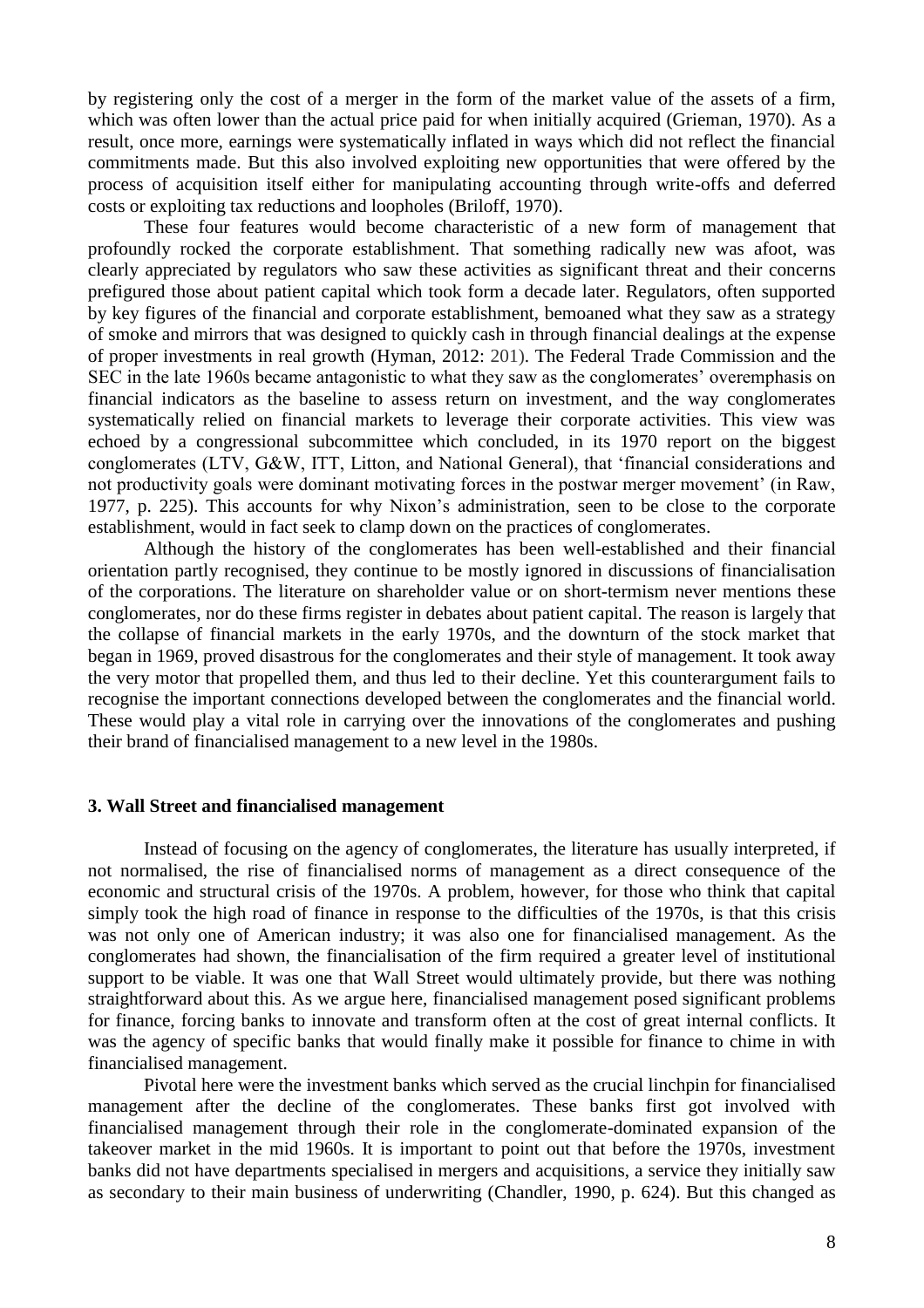numerous banks became involved with conglomerates in the 1960s, helping them identify targets for acquisitions and working on the mechanics of takeovers (Sobel, 1984). Particularly important here were banks like Lazard Frères, where the influential Felix Rohatyn was instrumental to the operations of Henry Geneen's ITT, the biggest of the conglomerates. Lehman Brothers played a significant role financing Litton and LTV, while Chase Manhattan, a commercial bank, had close ties to Gulf Western (Sobel, 1984).

It was not inevitable, however, that some investment banks converged with the practices of financialised management. To begin with, the techniques they subsequently developed did not come from their own initiatives but rather were driven initially by the managerial demands of the conglomerates (Chernow, 1990). There was great reluctance at first within the banking community to become involved in these activities. Just as the corporate establishment they served, the underwriting experts who dominated investment banks were opposed to the activities of the conglomerates. This was because providing information about potential targets and supporting the wave of takeovers threatened to undermine the trust that underwriters had built with corporations, something the underwriters saw as vital for securing future contracts.

Conflicts within banks raged for more than a decade with most investment banks only letting go of their main advisory role in the late 1970s and early 1980s *once blue chip corporations, their traditional clients, began to systematically take the route of disintermediation* (Chernow, 1990). By that point, the M&A teams were increasingly mainstreaming mergers and acquisitions, as big corporations sought to take advantages of the opportunities for profitable acquisitions. Inflation was then increasing the value of the assets owned by firms while a stagnant stock market was making these firms increasingly cheap to purchase. In this context, investment banks became increasingly proactive in proposing mergers and gradually refined the mechanics of takeovers, which facilitated hostile ones (Cole, 2008). But in the process they moved away from the template set by the conglomerates and came closer to the classic portfolio approach to management. During the 1970s, it was dominant firms that grew through mergers and their acquisitions were financed from large cash reserves with an eye very much on growth, rather than divestment (Madrick, 1987). This meant that there was less need to align management on financial markets, because these dominant firms were not relying on these markets to leverage their activities in the way that the conglomerates had done before.

It was one investment bank which actually pushed the conglomerate legacy of financialised management into the 1980s: Drexel Burnham and Lambert. It became renowned for its use of below investment grade bonds, or 'junk bonds', which it exploited to finance corporate raiders and LBO firms. This set the foundations for a series of acquisitions in the 1980s as part of a broader strategy that owed much to the practices of conglomerates, although with shorter horizons and more drastic methods. Firms were targeted on the basis of their low value on markets with an eye to rapidly restructuring them and increasing their value. In the process, there was great leveraging, usually paid for by divesting assets of the corporations targeted or saddling the latter with the debt incurred in the takeover.

Michael Milken was the force behind Drexel Burnham Lambert and the architect of the development of a secondary market for junk bonds in the 1970s. It is very significant, even if rarely mentioned, that he succeeded partly through his close collaboration with conglomerators such as Meshulam Riklis, Saul Steinberg and Carl Lindner, who had been important players in the 1960s. Milken's portfolio of junk bonds was in fact largely made of debts previously issued by these conglomerates (Bruck, 1989, p. 35). By the 1970s, conglomerators were struggling to support the value and credibility of their bonds because of a lack of demand and trust. As Benjamin Stern documents, these conglomerators were able through their association with Milken to re-establish a secondary market for their paper, often initially by buying each others bonds, in order to prop up and legitimate their respective issues (Stern, 1992, p. 48). The workings of this inner circle would become a defining feature of Milken's operations that enabled a rapid placement for securities by using his collaborators to effectively buy one another's bonds (Zey, 1993). With time, the network grew, providing broader scope for the circulation of this paper and making it increasingly possible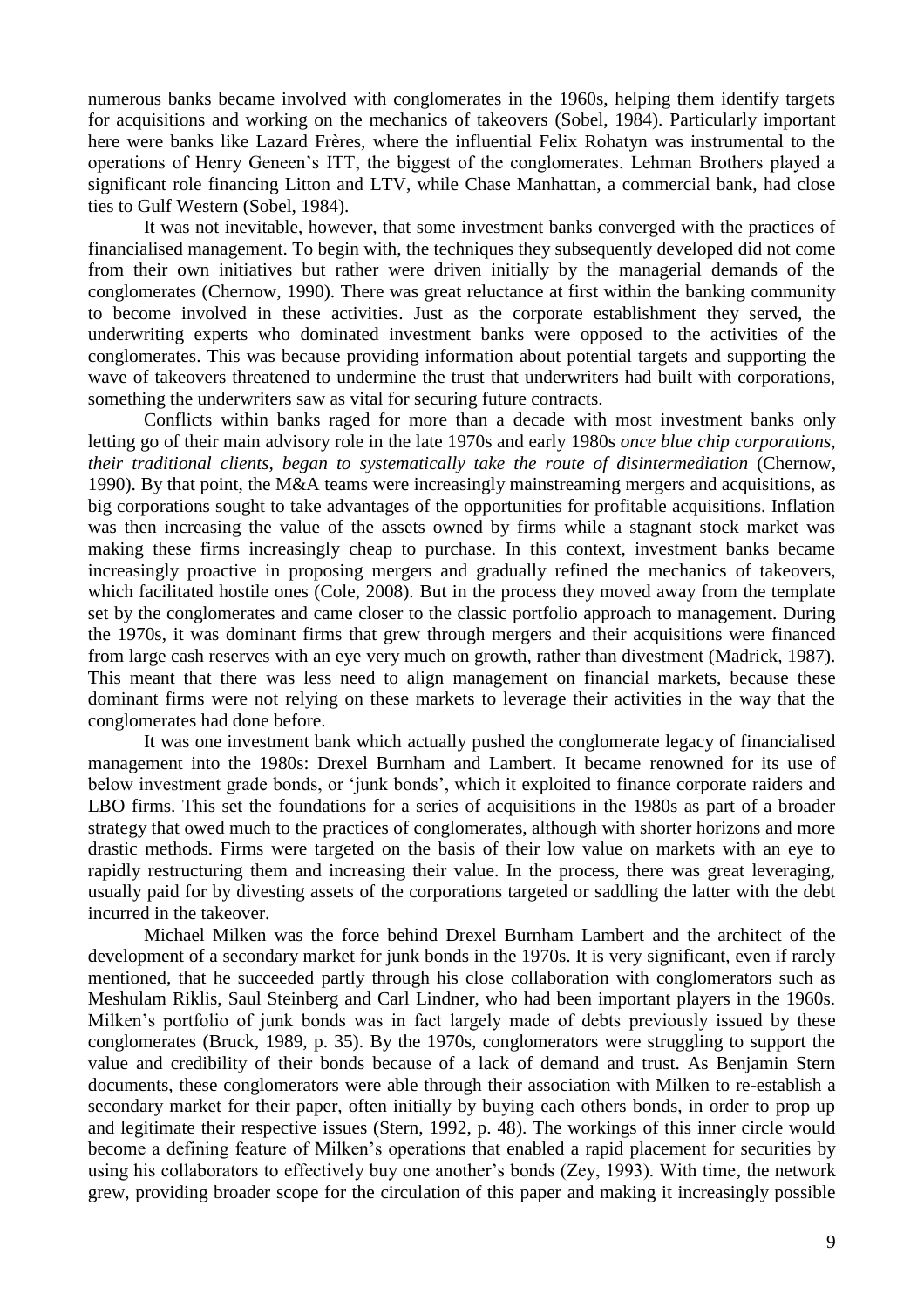to finance vast operations. As Milken's practices matured and his network for placement of junk bonds consolidated, he was able to issue himself junk bonds to stunning effects, and took the corporate world by storm through his ability to raise large sums rapidly, a key advantage for capturing firms (Kaufman and Englander, 1993). Considering his long association with conglomerators, it is no surprise that Milken used his financial machinery to support a rapidly growing network of corporate raiders who would use this to further deploy the strategies of financialised management.

At the forefront of this revolution were the LBO firms which refined this peculiar fusion of managerial practice and financial strategic considerations. The founding partners of KKR, the premier LBO firm, cut their teeth organising LBOs partly as a service to managers and devoted a significant part of their early work to help conglomerates divest themselves of assets (Bartlett, 1991, p. 45). Increasingly, practices of LBO firms such as KKR would come to re-deploy the practices of financialised conglomerates in leveraging themselves to buy up undervalued firms whose assets could be restructured to improve their value, and sold off. In the new financial context, taking these assets private in the form of an LBO often proved the best way to carry out this type of financialised management. For the centrifugal forces of financialisation made it increasingly difficult to accumulate assets because of the difficulty of translating a broad range of assets into a nominal value sufficiently high to deter predators (Davis *et al*., 1994).

The turning point for the take-off of the LBOs was 1983, a date we already singled out as pivotal to the discussion over patient capital. That year Milken decided to put his machinery to use for funding LBO takeovers. Having been worth \$11 billion in the period going from 1977 to 1983, the value of LBO takeovers exploded to \$233 billion between 1984 and 1989 (Stearns and Allan, 1996, p. 706). This support of junk bond financing played most notably a vital role in pushing KKR to a new level, as reflected with their then unprecedented bid for Beatrice. More importantly, this financing propped a new wave of raiders closely tied to Milken who accentuated the logic of divestment of financialised management. This wave of corporate raiders essentially redeployed many of the ideas which had been developed by conglomerates. The great difference was the financial resources that were now available. Offering high interest rates made it easy to raise money but it also meant that raiders needed ruthless strategies to cash in on the acquisitions to cover for the costs. As the competitive edge of financialised management was pushed further with securitisation, the initiative was given to those who focused on divestments and cashing in, rather than those piling up assets.

In this way, the innovations of investment banks made corporate contests more ruthless and intensified the problem of impatience. It is thus no coincidence if the term of patient capital would take on its new features during the mid-1980s precisely when financialised management was unleashed on a new level. Already on the eve of the 1970s, government officials and most of the corporate establishment had been appalled with the short term horizons of conglomerates that paid no respect to tradition or broader sets of stakeholders. But by 1985, managers and politicians were shocked at the sight of small firms and raiders capturing great pillars of corporate America and stripping their assets. The concern led policymakers to attempt to pass new laws aimed at restricting the market for corporate control. By the spring of 1985, more than 30 regulations were tabled in Congress to stop the wave of takeovers (Bruck, 1989: 209) and the courts were repeatedly calledupon to protect corporations from being ransacked for their assets. There was real anxiety within the corporate establishment at the sight of a wave of takeovers dilapidating the industrial landscape. In this context, shareholder value took form as the main response of the corporate establishment to the threat posed by financialised management.

## **4- Shareholder value and the financial turn of established corporations**

As we have argued, the main agents of the financialisation of the firm were managerial teams which developed tools to systematically capitalise on financial markets and the specific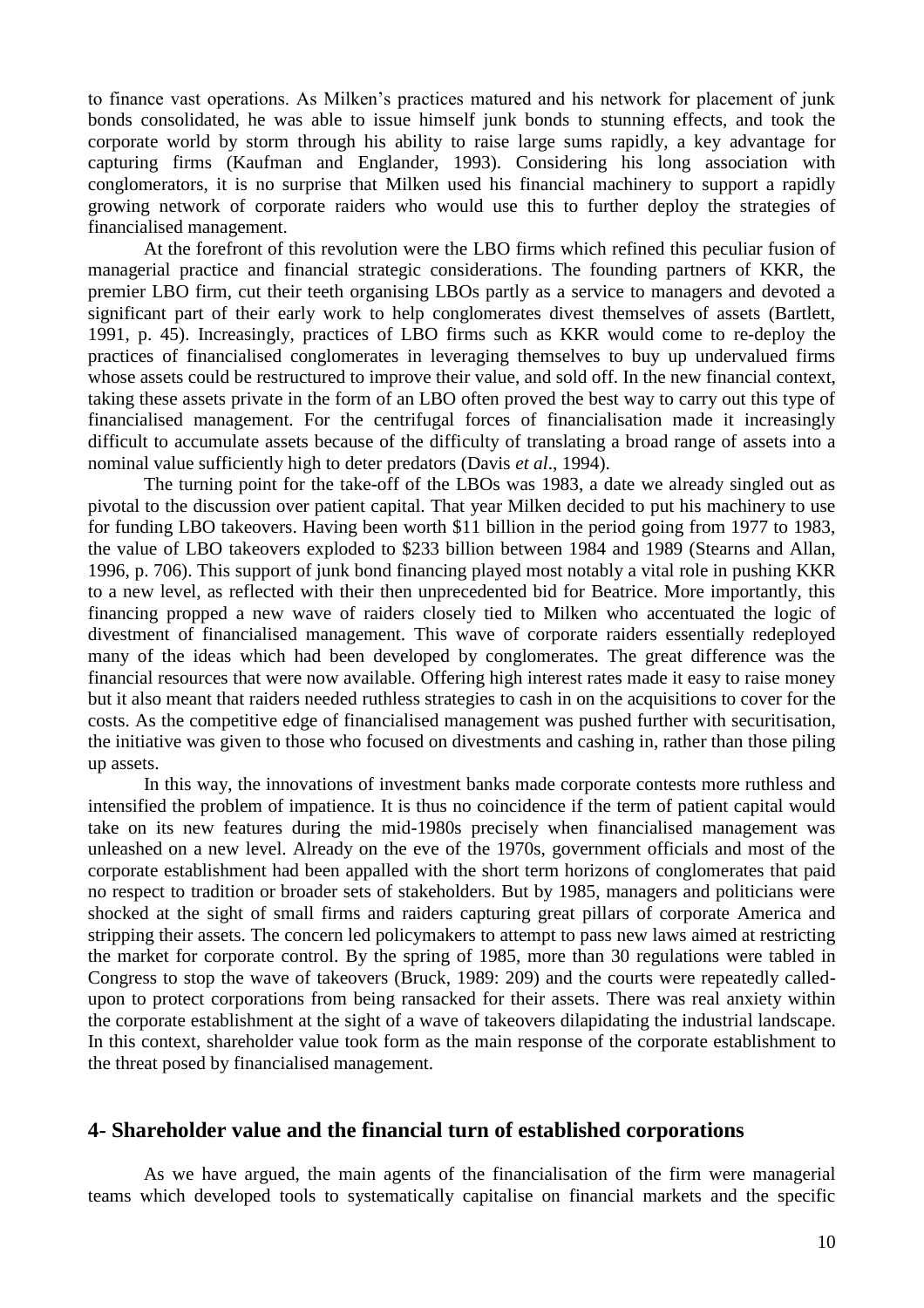investment banks which came to support them. They shaped the early financialisation of the firm through their innovations. Integral to our argument is the claim that there is, by contrast, little historical evidence to trace back such changes to the agency of shareholders. Shareholder activism generally emerged quite late in the process of the financialisation of the firm and when it did, it was not aimed at raising corporate performance per se, but rather to 'get in on the action' and benefit from the managerial contests which were multiplying around acquisitions.

However, one may still assume that the conglomerates, and Milken's financial raiders, played into the hands of shareholders and, more generally, finance. It is true that the attempts by financialised managerial teams to enrol shareholders in the context of corporate contests over acquisitions certainly helped politicise corporate governance, and increase the visibility of shareholder concerns. Yet shareholders did not have it their way. Studies of shareholder activism show that shareholders have had, at best, mixed results in terms of increasing value delivered to investors (Froud *et al*., 2006) and that upholding 'shareholder value' has often resulted in disappointing outcomes for investors (O'Sullivan, 2000; Gillan and Starks, 2007). This does not mean that managers simply dictated terms for financialised management, but that their practices and strategies cannot be read directly off their surroundings. Instead, managers played a pivotal role in translating the opportunities and constraints of their environment into distinct practices of management, which can only be captured with a focus on their agency.

Interestingly, there is a long history in the United States of managers talking up their commitment to shareholders. It precedes the so-called shareholder revolution, and is in no way correlated with acting in the interest of shareholders. This discourse, in fact, took form initially with the separation of managerialism from ownership in the 1920s which is usually seen as the source of the very problem that the shareholder revolution was meant to address. As Julia Ott's (2011) shows, the discourse of managers serving shareholders was tied to the democratisation of shareholding and reflected an attempt to reassure small investors who were getting involved in the stock market. Wooing these small shareholders would be in turn a decisive reason behind the ability of corporate managers to gain autonomy from blockholder owners or the attempts of actual owners to raise money without losing control. The idea of serving shareholder interest became a central motif of corporate governance in the US and was modulated in various ways throughout the postwar era. Managers appealed to various strands of this 'shareholder' ideology, with shareholders being already cajoled by managerial teams in the context of takeovers or managerial contests in the 1950s (Sobel, 1993, p. 15).

This brings us back to the key political fault-line we have emphasised in this article. For the discourses and templates of shareholder value were not simply cultural artefacts that served to set new priorities in the context of rising market fundamentalism. They took form as more established corporations sought to come to terms with the thrust of financialised management. At stake was the question of what, from financialised management, could be translated into the practices of established corporations. Two of the main architects of shareholder value, Alfred Rappaport and Joel Stern, began fleshing out their ideas in the late 1960s and 1970s, initially on the back of a critique of conglomerates and their use of EPS, which they criticised their arbitrary manipulations rather than effective management. Both Stern and Rappaport were motivated to build a different baseline for organising a practice of management more attuned to capacities for capitalising on financial markets. While they framed their ideas around the notion of shareholder value, their concerns were managerial. Stern had been a management consultant since the late 1960s and worked to draw out the implications of the work of financial theorists such as Modigliani and Miller for corporate governance (Stern and Willets, 2014). Rappaport meanwhile fleshed his own conception of shareholder value initially as a means for managers to assess profitable mergers from a different analytical standpoint than the more common portfolio approach that dominated the corporate establishment (Rappaport, 1979). From the beginning, these early templates of shareholder value were conceived as tools of management, with references to shareholders being primarily rhetorical*. Shareholder value was here a concept to measure performance on financial markets, not a norm for prioritising shareholders per se*. This is why the architects of shareholder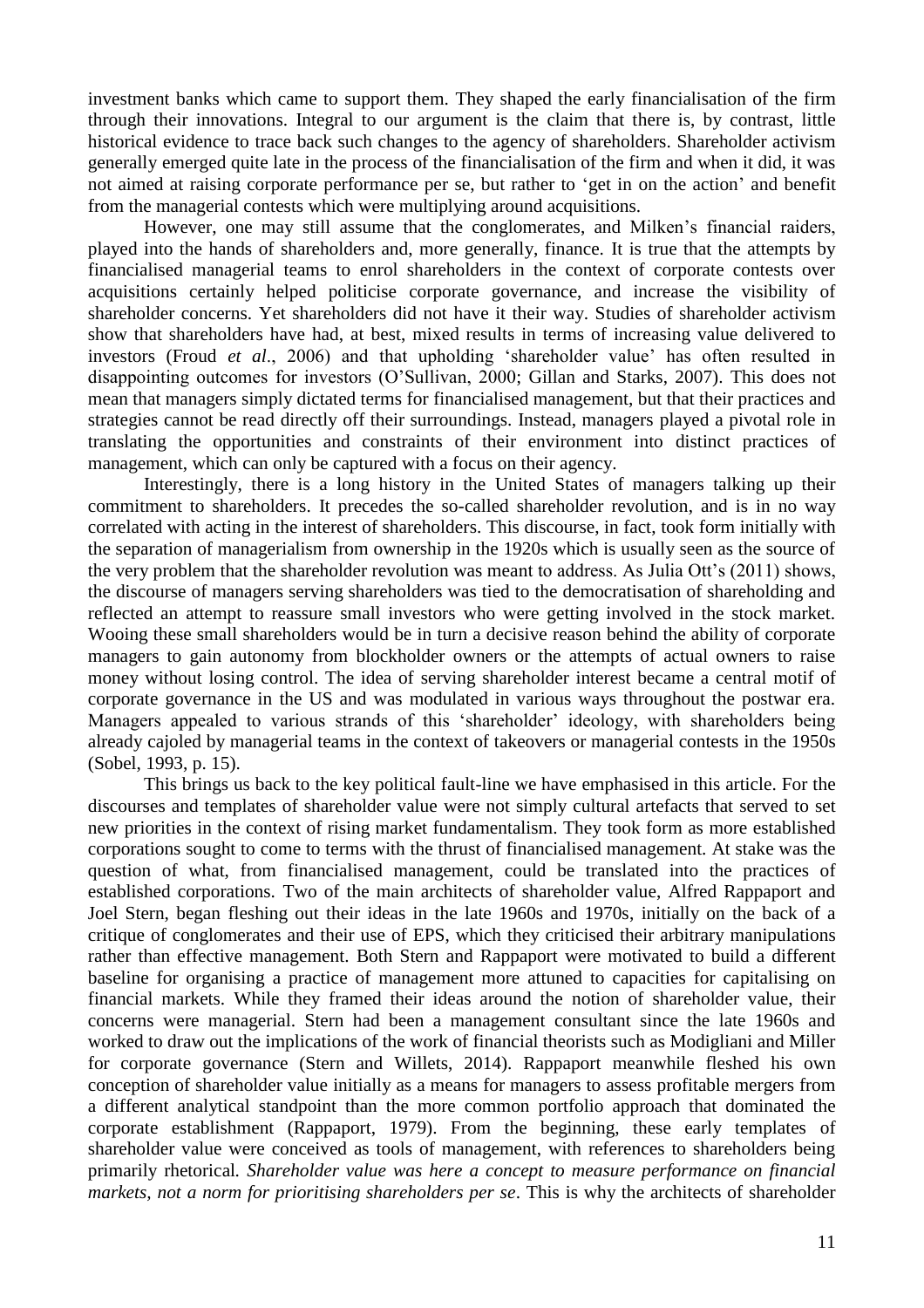value distanced themselves from agency theory, at least in the form developed by Michael Jensen, since they rejected its initial assumption that there was an agency problem leading to a lack of managerial accountability (Stern and Willets, 2014; Rappaport 1989)

This process of translation has been a difficult one which is still ongoing. In that respect, the legacy of financialised management is a complex one that cannot be adequately summarised here. We wish, however, to draw attention to the fact that financialised management along with growing capacities for placement of financial securities has profoundly impacted the rules of corporate competition. The problem does not stem simply from a new environment that is geared towards rewarding managers who maximise short-term earnings, but from the new challenges that are posed by a financialised economy in which the ability to capitalise on financial markets can often prove decisive in corporate contests, a fact strongly impressed on the European corporate establishment by the takeover of Mannesmann by Vodafone (Höpner and Jackson, 2006). Having witnessed the financial capacities built by the conglomerates, corporate raiders and LBO firms, it became impossible to ignore the new possibilities for capitalising on financial markets, especially when the compensation of managers itself could be so drastically improved (Krier, 2005). In the process, corporate success became increasingly associated with the ability of firms to position themselves on financial markets. This, of course, often meant the ability of managers to speak to shareholder interest. But as in the case of Litton and LTV, this did not necessarily mean serving them. That shareholders largely benefitted from managerial dealings may be clear, but we should not interpret this as being dictated by shareholders. If anything, it was the interests of shareholders that were aligned with those of financialised management, not the other way around.

We thus come back to Zysman's initial concern with 'patience' as a problem of power, one concerned with disciplining the decision-makers which are shaping the future of corporations: the managers. For in emphasising the challenges faced by managers through this process of financialisation and their agency in responding to them, we argue that short termism may be more deeply entrenched than sometimes believed. The problem is not simply one of containing managerial excesses or shielding managers from market pressures. It involves dealing with the very capacities that financialised managers have built, and come to depend upon, in the form of financialised management.

#### **Conclusion: patient capital after shareholder value**

This article has challenged the literature about patient capital for its tendency to exaggerate the agency of financiers versus that of managers. It argues that one should not simply focus on the sources of capital but analyse this in relation to how this capital is being used. In other words, patient capital has to be analysed explicitly as a social relation; one which involves managers and financiers. By tracing the lineages of financialised management back to the 1950s and 1960s, we have used history to highlight the agency of management in the rise of financialised management. As we argued, financialised conglomerates rode financial markets to spectacular successes in terms of fast corporate growth. By using financial markets as a baseline for strategy, they placed great emphasis on financial transactions as the engine for corporate growth. In doing so, they developed many of the key ideas which came to be later associated with managerial strategies during the era of shareholder value.

This historical perspective suggests that the turn of NFCs towards financialisation may be more profound and damaging than what is commonly recognised in the patient capital literature. In an age where capital can be mobilised with ease and on an astonishing scale (see the 2013 \$49 billion bond issue by Verizon), it is often dangerous for managers to focus mostly on improving productive efficiency when competitors are taking strong positions on financial markets from which they can launch takeovers. The financial muscle provided by securitisation has transformed the parameters of corporate competition. For it is not simply a pattern of re-distribution imposed by shareholders that is at stake, but the re-shaping of competitive incentives under financialisation.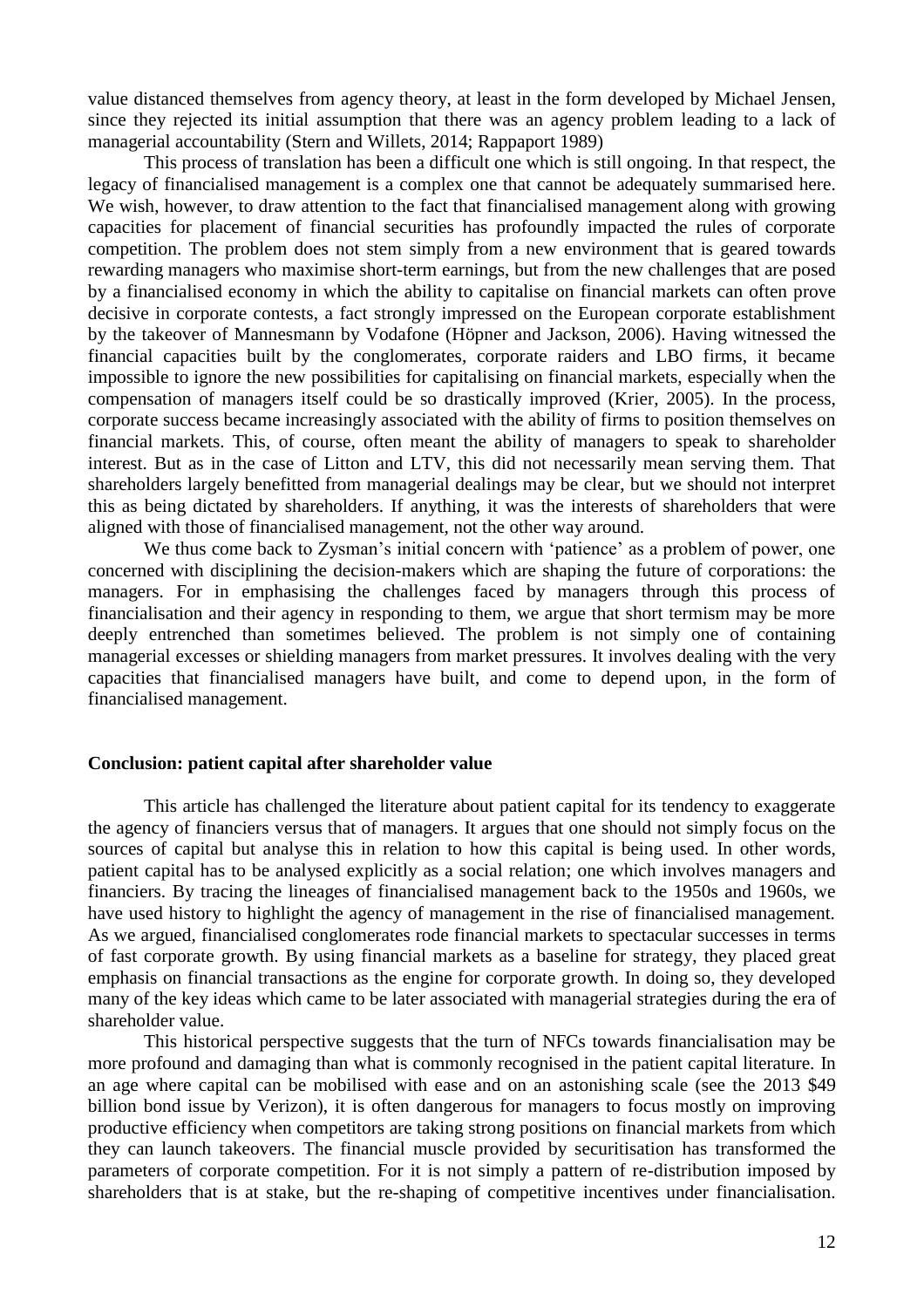Contrary to the assumption that the problem for corporations is the lack of financial support for patient strategies, the problem may in fact have to do with there being too much financing available to corporations. This has made it more advantageous to pursue financialised strategies of growth through capture (despite limited success in terms of profitability), rather than traditional strategies of investment. The challenge then is not simply to replace certain types of financiers with others in order to free managers from the concerns of shareholders. It may have more to do with limiting the possibilities for firms to capitalise on financial markets.

This highlights a danger for the literature on patient capital which has been driven by a laudable intent to provide space for, and encourage, more long-term managerial strategies that serve a broader range of stakeholders too often neglected under the era of shareholder value. For in focusing on the sources of capital, those who champion patient capital may unwittingly serve the interests of management. The challenge we argue is not foremost to secure stable financial resources for management, but to address financialised management itself. In other words, the problem does not lie mainly on the side of lenders. It concerns the very nature of managerialism in a financialised world.

### **References**

Armour, J. and Cheffins, B. (2014) 'Origins of the Market for Corporate Control', *University of Illinois Law Review*, pp. 1835-1866.

Aspara, J., Panjuen, K., Tikkanen, H, and Tainio, R. (2014) 'Explaining Corporate Short-Termism: Self-Reinforcing Processes and Biases among investors, the media and corporate managers', *Socio-Economic Review*, 12: 667–693

Aspen Institute (2009) *Overcoming Short-termism: A Call for a More Responsible Approach to Investment and Business Management*, accessed at [https://www.aspeninstitute.org/sites/default/files/content/docs/pubs/overcome\\_short\\_state0909\\_0.p](https://www.aspeninstitute.org/sites/default/files/content/docs/pubs/overcome_short_state0909_0.pdf) [df](https://www.aspeninstitute.org/sites/default/files/content/docs/pubs/overcome_short_state0909_0.pdf) on April 24, 2016.

Bailey J. and Godsall, J. (2013) 'Short-termism: Insights from Business Leaders Findings from a Global Survey of Business Leaders', commissioned by McKinsey & Company and CPP Investment Board, accessed at: [http://www.shareholderforum.com/access/Library/20131226\\_McKinsey.pdf](http://www.shareholderforum.com/access/Library/20131226_McKinsey.pdf) on February 11, 2016.

Bartlett, S. (1991) *The Money Machine: How KKR Manufactured Power & Profits*, New York, Warner Books.

Baskin, J. B. and Miranti, P. J. (1997) *A History of Corporate Finance*, New York, Cambridge University Press.

Berg, N. (1969) 'What is Different About Conglomerate Management', *Harvard Business Review*, 47: 112-120.

Briloff, A. (1970) 'Accounting Practices and the Merger Movement', *Notre Dame Law Review*, 45 (4): 604-628.

Brooks, J. (1973) *The Go-Go Years*, New York, Weybright and Talley.

Bruck, C. (1989) *The Predator's Ball: The Inside Story of Drexel Burnham and the Rise of Junk Bond Raiders*, London, Penguin.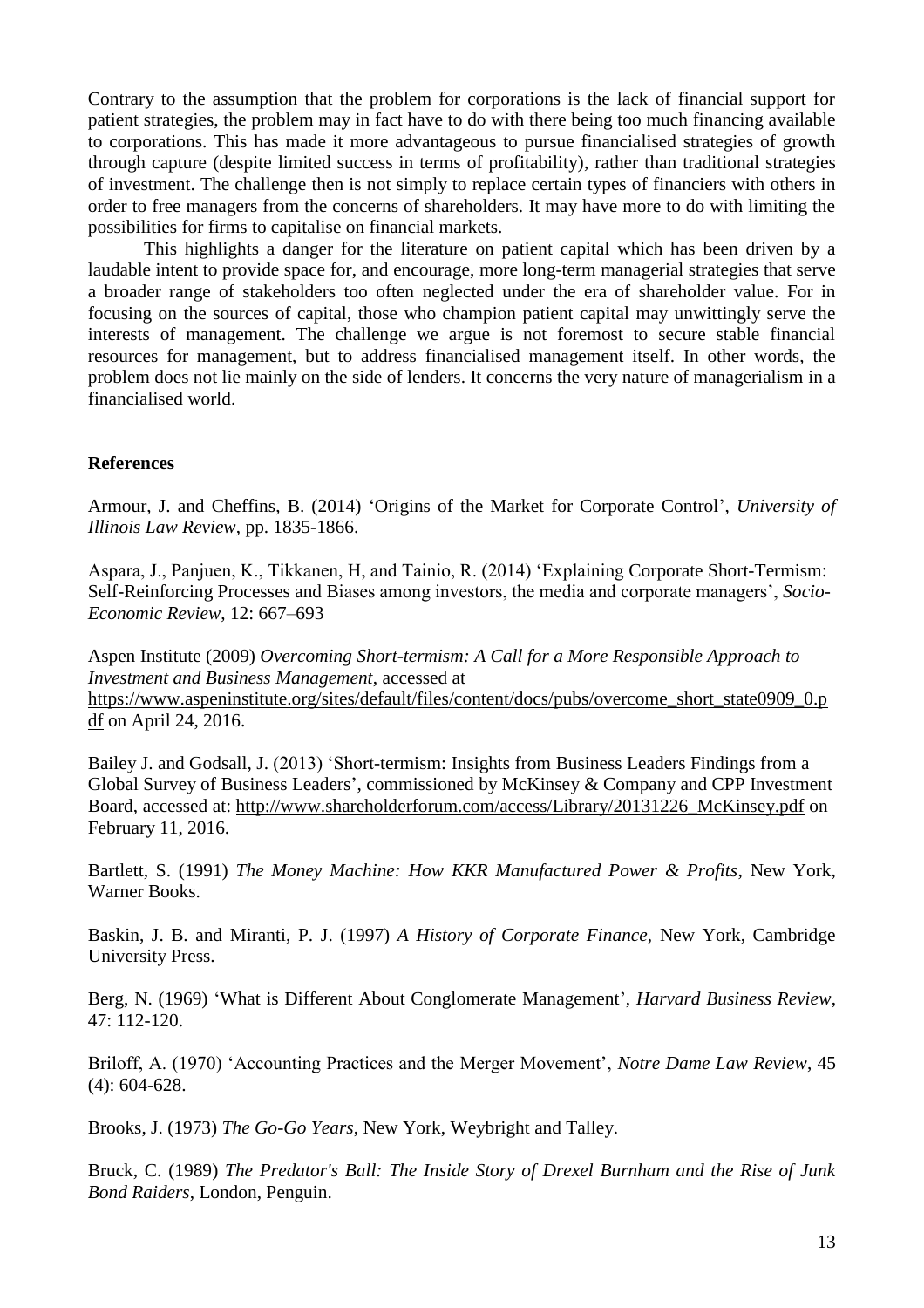Chandler, A. (1990) *Scale and Scope: The Dynamics of Industrial Capitalism*, London, Harvard University Press.

Chernow, R. (1990) *The House of Morgans: An American Banking Dynasty and the Rise of Modern Finance*, New York, Touchstone.

Cole, B. (2008) *M&A Titans: The Pioneers who Shaped Wall Street's Mergers and Acquisitions Industry*, Hoboken (NJ), John Wiley & Sons.

Davis. G, Diekmann, K. and Tinsley, C. (1994) 'The Decline and Fall of the Conglomerate Firm in the 1980s: The Deinstitutionalization of an Organizational Form', *American Sociological Review*, 59 (4): 547-570.

Deeg, R. and Hardie, H. (2016) 'What is patient capital and who supplies it? ', *Socio-Economic Review*, This issue.

Duménil, G. and Lévy, D. (2004) *Capital Resurgent: Roots of the Neoliberal Revolution,* London, Harvard University Press.

Fligstein, N. (1990) *The Transformation of Corporate Control*, London, Harvard University Press.

Fligstein, N. and Markowitz, L. (1993) 'Financial Reorganization of American Corporations in the 1980s', in Wilson, W. J. (ed.), *Sociology and the Public Agenda*, Newbury Park, CA, Sage, pp. 185–206.

Frey, D. (1986) 'The US needs patient investors', *Fortune*, 114, 125.

Froud, J., Johal, S., Leaver, A., and Williams, K. (2006) *Financialization and Strategy: Narrative and Numbers*, London, Routledge.

Gaughan, P. (2011) *Mergers, Acquisitions and Corporate Restructurings*, John Wiley & Sons, Hoboken (NJ).

Gerschenkron, A. (1962) *Economic Backwardness in Historical Perspective*, Cambridge, Mass., Harvard University Press.

Gillan, S. L., and Starks, L. T. (2007) 'The Evolution of Shareholder Activism in the United States', *Journal of Applied Corporate Finance*, 19 (1), pp. 55-73.

Goolrick, R. (1978) *Public Policy toward Corporate Growth: The ITT Merger Cases*, London, Kennikat Press.

Grieman, G. (1970) 'Mergers', *Notre Dame Law Review*, 45, pp. 698-745.

Haldane, A. (2015) 'Fast Finance and Slow Growth', In Mazzucato, M. and Penna, C. (eds.), *Mission-Oriented Finance for Innovation: New Ideas for Investment-Led Growth*, Lanham, MD, Policy Network, pp. 13-20.

Ho, K. (2009) *Liquidated: An Ethnography of Wall Street*, London, Duke University Press.

Höpner, M. and G. Jackson (2006) 'Revisiting the Mannesmann Takeover: how Markets for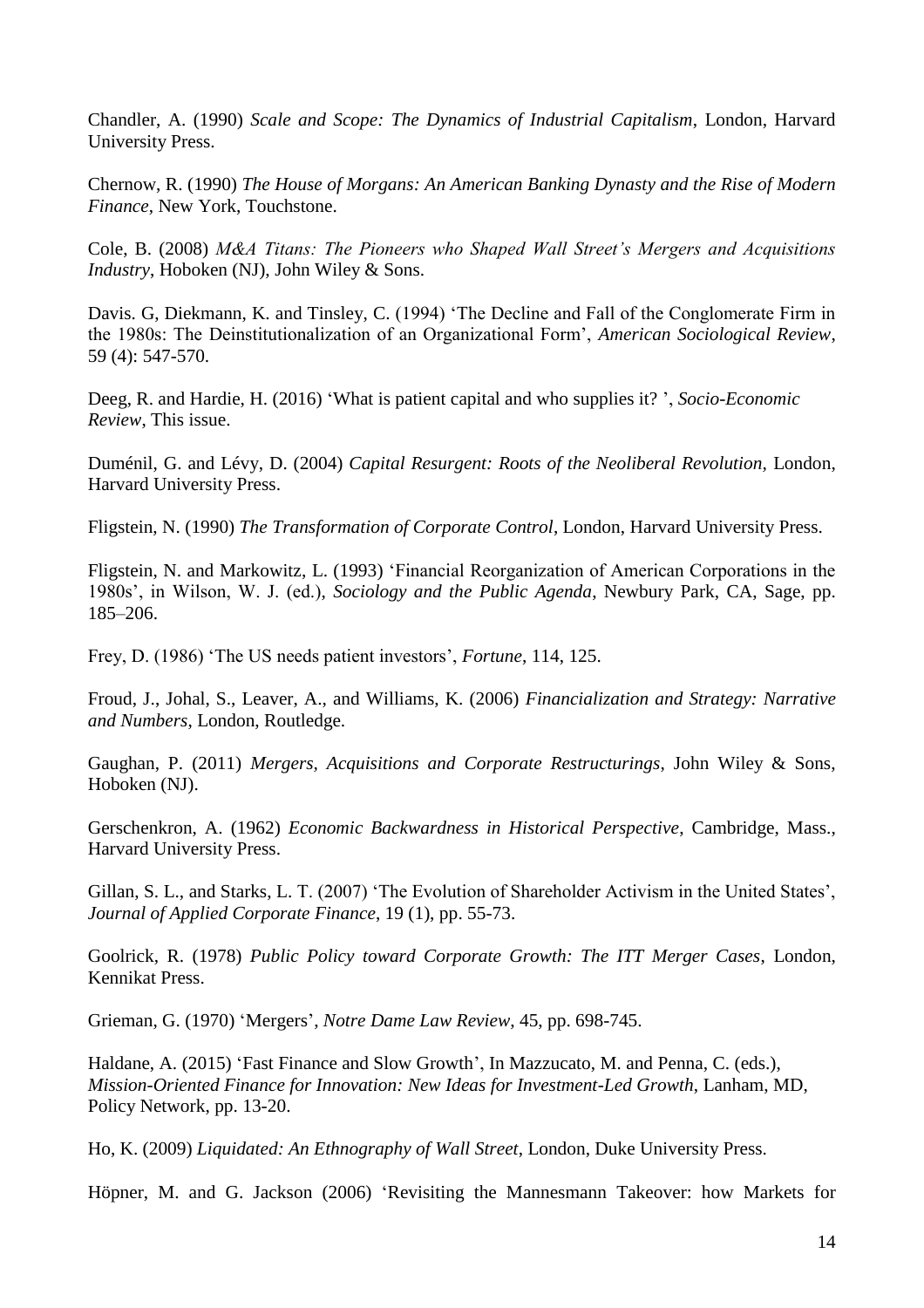Corporate Control Emerge', *European Management Review*, 3(3), pp. 142-155.

Horn, L. (2011) 'How did we end up here? The rise of shareholder value in EU corporate governance regulation', In Vitols S. and Kluge, N. (eds.), *The Sustainable Company: a new approach to corporate governance*, European Trade Union Institute (ETUI), Brussels, pp. 39-58

Hyman, L. (2012) 'Rethinking the Postwar Corporation: Management, Monopolies, and Markets', In Phillips-Fein, K. and Zelizer, J. (eds.), *What's Good for Business: Business and Politics Since World War II*, Oxford, Oxford University Press, pp. 195-212.

Jackson, G. and A. Petraki (2011) 'How does corporate governance lead to short-termism?', in Vitols S. and Kluge N. (eds) *The Sustainable Company: a new approach to corporate governance*, European Trade Union Institute (ETUI), Brussels, pp. 199-226.

Johnson, E. (1990) 'An Insider's Call for Outside Direction', *Harvard Business Review*, 68 (2), pp. 46–56.

Kaufman, A., and Englander, E. J. (1993) 'Kohlberg Kravis Roberts & Co. And the Restructuring of American Capitalism', *Business History Review*, 67, pp. 52-97.

Kay, J. (2012) 'The Kay Review of UK Equity Markets and Long-Term Decision Making', accessed at

[https://www.gov.uk/government/uploads/system/uploads/attachment\\_data/file/253454/bis-12-917](https://www.gov.uk/government/uploads/system/uploads/attachment_dat) [kay-review-of-equity-markets-final-report.pdf](https://www.gov.uk/government/uploads/system/uploads/attachment_dat) on January 21, 2016.

Kiechel III, W. (2010) *The Lords of Strategy: The Secret Intellectual History of the New Corporate World*, Boston, Harvard Business Press.

Knafo, S. (2013) *The Making of Modern Finance: Liberal Governance and the Gold Standard*. New York, Routledge.

Krier, D. (2005) *Speculative Management: Stock Market Power and Corporate Change*, Albany, State of New York University Press.

Laverty K. (1996) 'Economic "Short-Termism": The Debate, the Unresolved Issues, and the Implications for Management Practice and Research', *Academic Management Review*, 21 (3) 825- 860.

Lazonick, W., and O'Sullivan, M. (1997) 'Finance and Industrial Development. Part I: The United States and the United Kingdom'*, Financial History Review*, 4 (1), pp. 7-29.

Lazonick, W., and O'Sullivan, M. (2000) 'Maximizing Shareholder Value: A New Ideology for Corporate Governance', *Economy and Society*, 29 (1), pp. 13-35.

Lundine, S. (1983) 'Now Is the Time for a National Industrial Strategy', *Challenge*, 26 (3), pp. 16– 21.

Madrick J. (1987) *Taking America: How we got from the First Hostile Takeover to Megamergers, Corporate raiding and Scandal*, London, Bantam Books.

O'sullivan, M. (2000) *Contests for Corporate Control: Corporate Governance and Economic Performance in the United States and Germany*, Oxford, Oxford University Press.